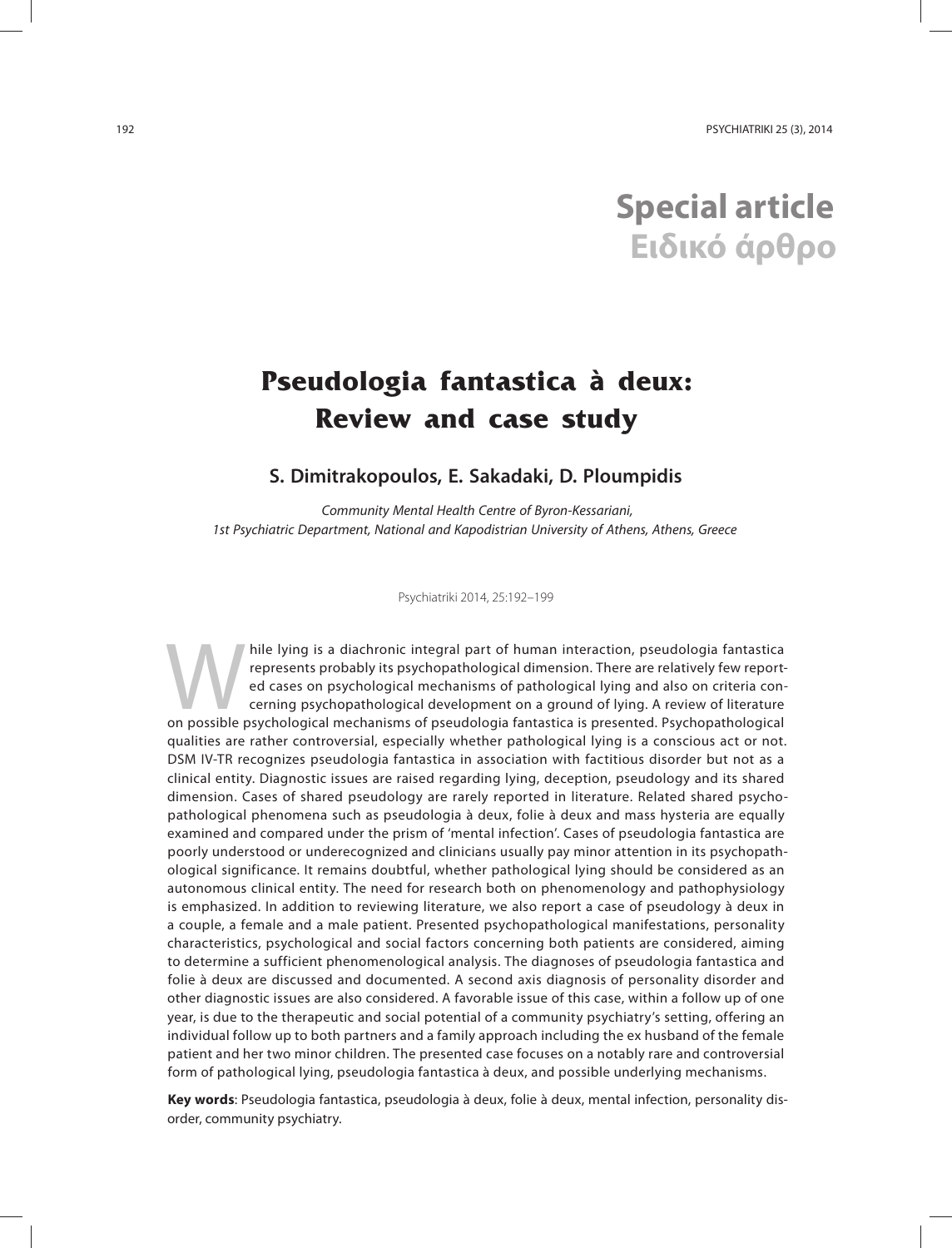#### **Introduction**

Falsehood and deceit have universal spread, as they are self-defense mechanisms. Humans lie for many reasons and in many ways. Lies are more or less frequent, huge or small, altruistic or deliberate, obvious or subtle, intentional to specific goals or purposeless.<sup>1</sup> Children use lies and fantasy as a means of denial of reality and this is an important aspect of self-protection and personal development.<sup>2</sup> In adults, when lying behavior is repeated, persists or becomes disproportionate, then it may be considered as pathological. This phenomenon was described by the German psychiatrist D. Delbruck about a century ago, as "pseudologia fantastica". $3$ Since then, other terms such as mythomania, morbid lie, pathological lying have been used.

Recent reviews of Dike<sup>4</sup> and Birch<sup>5</sup> attempt to identify the qualitative characteristics of pathological lying. Historically, we observe conflicting views among those who believe that reality testing is impaired in pathological liars – and in these cases falsehood may acquire a psychopathological dimension, a kind of "wish psychosis"<sup>3</sup> - and those who believe that pseudologia fantastica is a willful act, partially recognized – and in these cases pathological liars maintain a good reality control in other issues, a kind of "double consciousness" (actual and desired life run together).<sup>3</sup> A pathological liar may believe his lie to a degree that his belief can acquire a delusional character for the others, but he is able to recognize, at least in part, that his stories are not authentic, when questioned vigorously. However, it remains doubtful whether pathological lying is always a conscious act and whether pathological liars always have control over their own lies.

In cases of pathological lying, it is often difficult to distinguish between fantasy and reality, but lies do not have a delusional intensity or an organic etiology due to memory impairment. Liars have generally good judgment in other matters. A psychological cause is often unclear for pathological lies and can be attributed to intrinsic motivations (e.g. self management, wish fantasy-fulfillment) and only partially to externally determined ones (e.g. financial gain or legal-punishment avoidance). Lies in pathological liars are often unplanned and impulsive. The excessive, impulsive pseudologia usually begins in adolescence and often becomes chronic.4,5

From a psychoanalytic point of view, H. Deutsch considered pseudologia fantastica a daydream communicated as a reality.<sup>6</sup> The subject, escaping from reality, declines in daydreaming and imagination in order to resolve internal and external conflicts. Deutsch compares the significance of lying for a pathological liar to that of poetry for the poet, as it can be a gratification in itself, opposed to the (single or "daily") lie, which is usually goal-directed, for a determined reason. $<sup>7</sup>$  In pathological lying, defense mechanisms of</sup> denial and repression may be partially recognized, but there is significant difference from other psychopathological conditions. Denial is a rather passive mechanism of defense, while in pseudology is actively involved in creating new mental conceptions.<sup>6</sup> In repression, especially in the hysteric type of neurosis, libido is withdrawn from the object, while in falsehood this is not the case, as the object is replaced by other acceptable objects and returns as a symptom following the pleasure principle.<sup>6</sup> Affects are manifested as tied to the surrogate object, while the relationship to the old (repressed) object has not been dissolved but continues in pseudology. Ford (1988)<sup>1</sup> summarizes some other internal mechanisms possibly involved in mendacity and includes autonomy, the need for selfesteem regulation, strength or aggression and wish fulfillment. Cyrulnic considers mythomania as an one hundred and eighty degrees reversal from non-expressed emotion and mental pain in fictional illusion.<sup>8</sup>

As far as neurobiological background is concerned, one study reported that 40% of the cases of pseudologia fantastica had a history of central nervous system abnormalities.<sup>9</sup>

Deutsch (1918) first reported and described a case of induced psychopathology respecting pseudologia fantastica.<sup>10</sup> She called it "shared pseudology" or "pseudology à deux" (1922), $6$  as a clinical analog to "folie à deux", with the difference that hysterical rather paranoid personality structures are involved in shared pseudology and daydreams expressed as falsehood rather than delusions or psychotic experiences are shared here. While the phenomenon has been described almost since a century, it has not been sufficiently studied and remains almost unknown among specialists, unlike folie à deux which has attracted great clinical attention.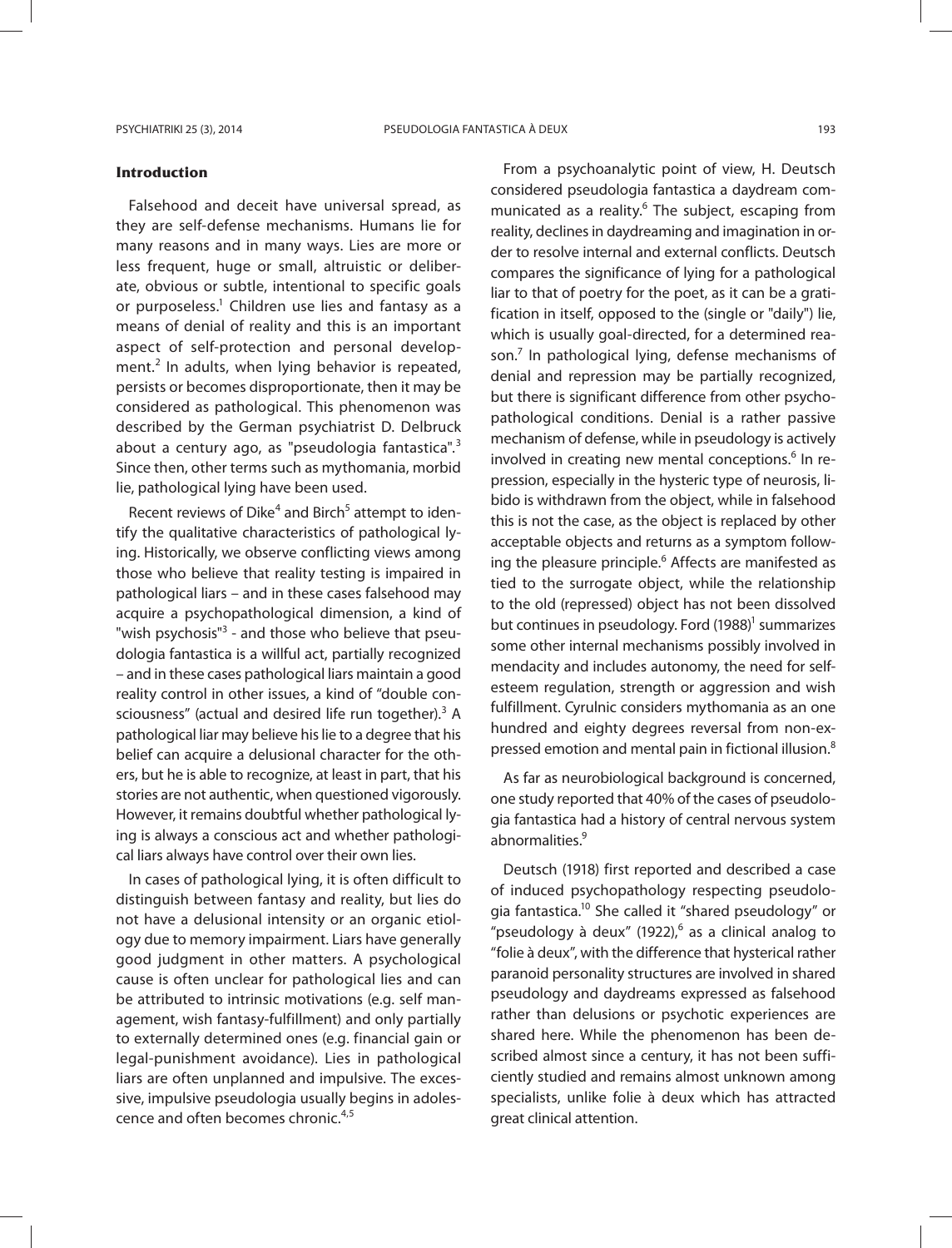The conception of "double insanity" in the form of "mental infection" was formulated initially, one and half century  $ago<sub>1</sub><sup>11</sup>$  and several references followed thereafter. First, the authors agreed that "mental infection is a kind of involuntary mimicry and differs to submission as it occurs spontaneously". They pointed out the "mental superiority" of the primary affected individual to one or more than one secondarily "infected", their close, emotional and symbiotic association and the plausibility of emergence of psychopathological, delusional "seeds", with concomitant common emotional appeal.<sup>12</sup> Since then, extended reviews<sup>13,14</sup> have covered the time display range of the phenomenon. The role of psychological, social, demographic factors, previous individual psychiatric record, family history and specific elements of the relationship between primary and secondary affected person in the emergence of shared psychotic syndrome is thoroughly examined. If some risk factors such as passive personality traits, social isolation, adverse life events, cognitive impairment and language difficulties are excluded, there are insufficient findings in favor of distinct causal mechanisms possibly involved in the emergence of the phenomenon. Emphasis is placed on investigating possible presence of genetic vulnerability or preexisting disorder in the individual secondarily "infected" by a psychosis. It is assumed that in these cases the manifestation of induced psychopathology points out a psychotic syndrome that would have appeared anyway. In literature, there have also been described phenomena in which psychosis can "infect" a larger number of people (e.g. folie à famille).<sup>15,16</sup>

Another dimension of shared psychopathology concerns mass hysteria phenomena, which have long preoccupied the medical community. Mass hysteria, or otherwise epidemic hysteria, refers to a set of symptoms suggesting an unrecognizable organic disease, emerging in two or more persons, who share common beliefs on their symptoms. It may be considered as a social phenomenon that occurs in "healthy people" and is displayed by symptoms of anxiety and somatization (e.g. abdominal pain, dizziness, shortness of breath, nausea, headache) and motor symptoms (seizures, laughter, pseudoseizures, abnormal movements).17 Epidemiological studies report an increased incidence of mass hysteria phenomena in groups of adolescents and children, in groups of women and generally in groups of people after exposure to severe stress or traumatic events and point out that they may spread rapidly through visual or narrative influence or the catalytic one of mass media. These symptoms are usually resolved after the separation of individuals who have experienced those common disorders and their removal from the aggravating environment.<sup>17,18</sup> Although outbreaks of mass hysteria occur repeatedly throughout history in various ethnic, religious, cultural groups,<sup>17</sup> there is no clear evidence on the pathophysiological dimension of the phenomenon. Recently, the involvement of the mirror neuron system was suggested.<sup>19</sup>

#### **Diagnostic issues**

It is not clear whether pathological lying can be considered as a separate psychiatric disorder. Literature does not elucidate whether it is a primary clinical entity, a symptom in the context of other major disorders or just a component of normal human behavior. In the field of clinical practice, pathological lying concerns mainly Forensic Psychiatry, because of the frequent concomitant legal issues. At present, pseudologia fantastica is recognized as a symptom in the DSM-IV-TR by the term of "falsification of physical or psychological signs or symptoms" and listed as one of the core features of Factitious Disorder. However, there is a clear correlation between cheating, feigning and pathological lying with other psychiatric conditions, such as malingering (where lying serves a defined purpose), confabulation (in the context of Korsakoff's syndrome), Ganser syndrome (where falsehood has a simple content and coexists with disorders of consciousness, secondary amnesia, hallucinations and sensory alterations) and cluster B personality disorders.<sup>4</sup> Specifically, in Antisocial Personality Disorder deception and repeated lies aim to personal gain or satisfaction, in Borderline Personality Disorder instable self-identity, defense mechanisms of primitive denial, idealization and devaluation offer a fertile ground for pathological lying, while in Histrionic-Narcissistic Personality Disorder, characterized by behaviors of dramatization and of acceptance or attention seeking, lies are used in terms of self confirmation and become often obvious to other people.<sup>4</sup> Finally, as far as the connection between pseudologia fantastica and delusion is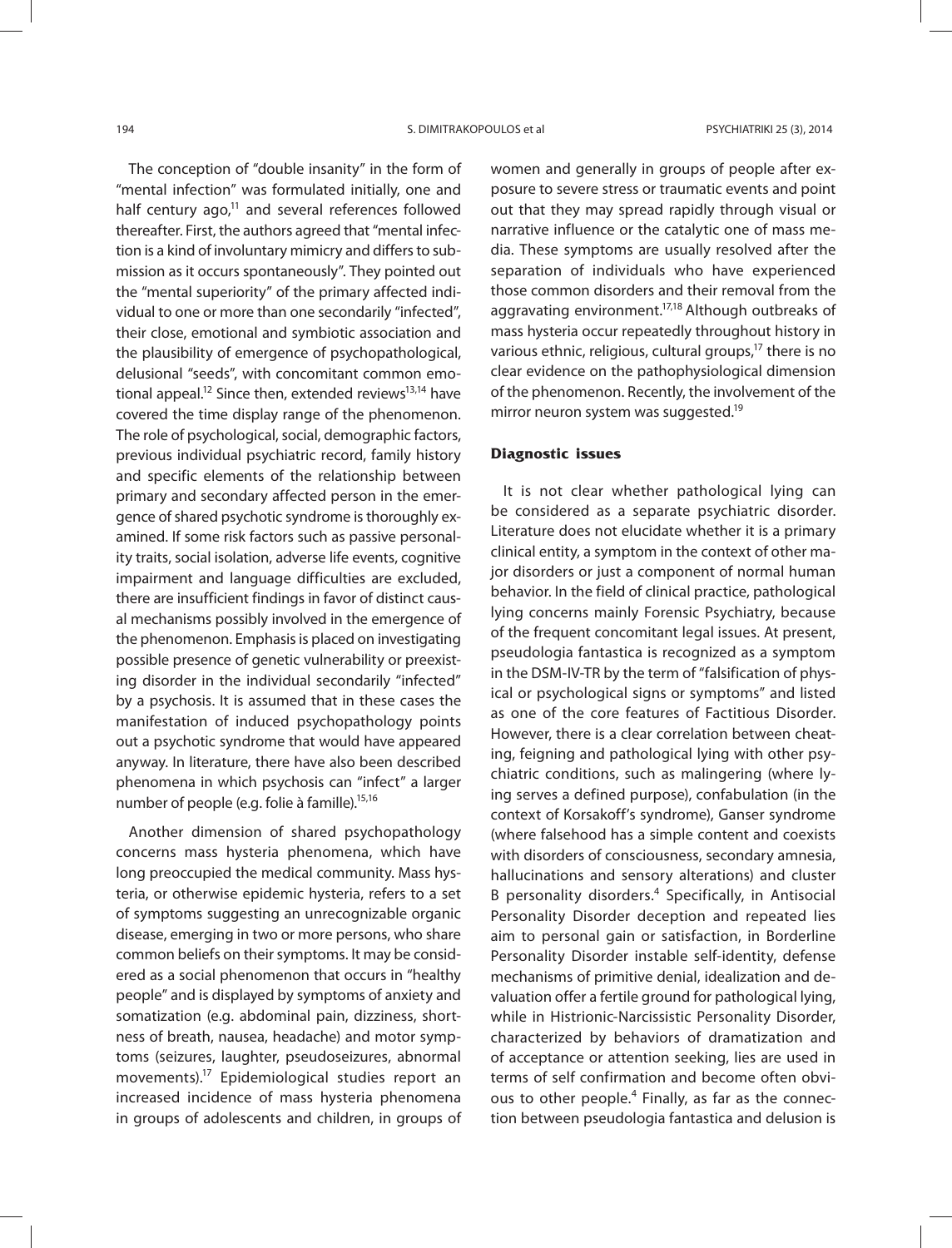concerned, the boundaries can be blurred, imposing a differential diagnosis approach seeking a possible psychotic disorder or atypical affective disorder.

Emil Kraepelin, on the outskirts of the dementia praecox, had reported cases of patients with unremitting fantastic stories, without illusions which called parafrenia fantastica.<sup>20</sup> Indeed, despite the contradictions or exaggerations of the pathological liar, pathological lying may be considered as delusional. Nevertheless, unlike the delusional patient, when clear evidence contradicting the content of lying is presented, the pathological liar may acknowledge, at least in part, his mendacious narration or more frequently alter it. Notably, pseudologia fantastica always has some realistic basis unlike the potentially bizarre content of delusions.

The dual/induced pseudology needs frequently a differential diagnosis argumentation from shared psychosis (folie à deux). There is a primary and a secondary pseudologue. Every lie believable by more than one persons cannot be classified as shared pseudology (especially when the primary pseudologue has dominant personality and persuasion, the lie seems plausible and the secondary pseudologue is characterized by naiveté and passivity) as in cases of "collaboration in lying", where there are external incentives or benefits (e.g. manipulative behavior, deception or false testimony in court). Pathological lying, serving apparently unconscious psychological needs to both pseudologues via a common path, is distinguished from both, the deliberate and conscious expression of falsehood, as also from shared delusion.<sup>5</sup>

#### **Case description**

The clinic case of dual/induced pseudology concerns Lori and Nick:

• Lori is a 38 years old, unemployed mother of two young children, recently divorced with his over 20 years husband. She presented to Community Mental Health Center accompanied by his new partner (Nick) with depressive symptomatology, followed by panic attacks. She was administered with antidepressant and anxiolytic medication with moderate response. No previous history of mental illness, substance or alcohol abuse, physical disease was reported. Family history was unremarkable. Lori grew up in a strict and conservative

environment as the only child in a family of three. Her parents were described as successful professionals in their field. Their remarkable age difference was pointed out, inducing unconfirmed suspicions to Lori to be an adopted child. Lori indicated her affective attachment to her father, who was idealized. She had been sleeping in her parents' bedroom until adolescence. As she mentioned, she was not allowed to attend university after graduation from high school by her later-to-be husband. Nevertheless she was married to him despite her parents' objections. Her husband was described as authoritarian, alcoholic, violent, insulting and she was feeling emotionally trapped but also dependent on him. She never worked but managed to fulfill her role as a mother. Her mother died seven years ago. After her father's death, two years ago, Lori faced, as reported, a prolonged grief period. She was socially isolated, introspective, reporting lack of interest, increased appetite with significant weight gain and persistent preoccupation with internet social network sites. Gradually, while her husband's behavior became increasingly violent and insulting, she started telling and narrating stories on a long sexual relationship with an internationally renowned American actor, with whom she recently reconnected, after his suggestion. She was arguing that the famous actor was the biological father of her 12 year old son, whose hair she painted blond in order to "resemble to his biological father". At that time she felt like "a rebel trying to break free from the bondage of marriage" and adopted an eccentric style of exterior appearance. She was claiming that she had often been travelling abroad and also making money as a coproducer in her renowned lover's movies. These stories were ungrounded and without any validity according to her ex-husband and were accessible through social network sites, in which Lori had introduced fake internet profiles and deliberately inaccurate information about herself and her relationship with the renowned actor. Shortly thereafter, she met her present partner, Nick, on internet. Nick was a big fan of the renowned actor, facilitating greatly their getting together. Lori asked for a divorce, left her husband, moved to Athens and went to live with Nick in a very small apartment, while the two children were found in an ambigu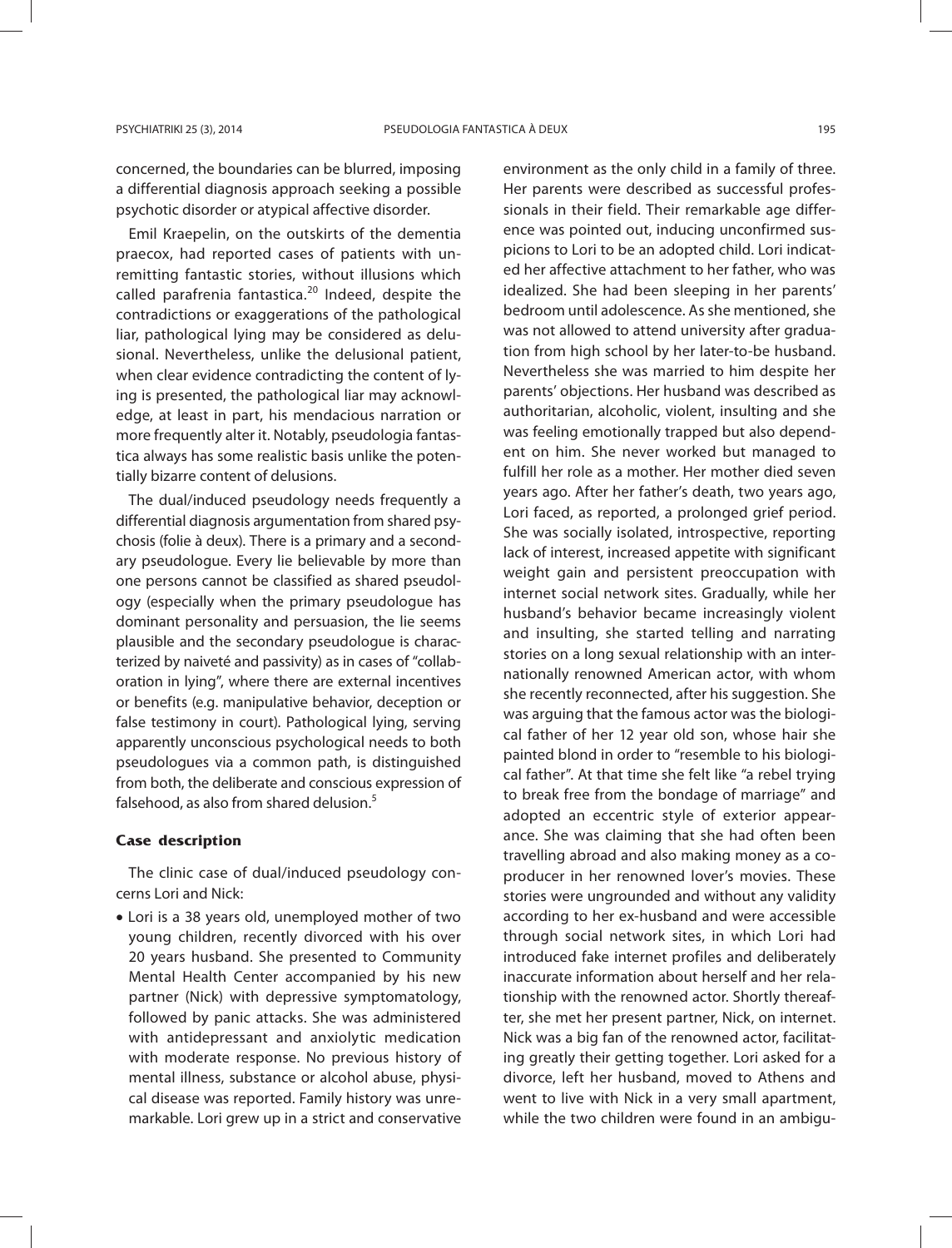ous situation between mother and father. The Department of Child and Adolescent Psychiatry of our Community Mental Health Center intervened as the children had presented with anxiety, depressive symptoms and problems in school.

• Nick is a 22 years old junior military officer. He met Lori on internet (Lori was an internet fellow of his mother) and was accompanying her in all her visits at the Community Center. He maintained a low profile, following obviously obediently and passively Lori's choices. He seemed to manage the relationship with Lori's children more as coeval to them. Nick had been endorsing the narration for Lori's previous relationship with the famous actor, admitting his supposed dominant role in their lives. A jealous type, violent episode of the couple provoked the intervention of the police, alerted by the neighborhood. Nick's parents, strongly opposed to his relationship with Lori, forced Nick to his unintentional admission and hospitalization. A diagnosis of possible psychotic symptomatology was given, which has never been confirmed, neither during a short hospitalization nor in follow-up visits. Nick continues to live with Lori, his parents refuse to meet him, while after the incident and the hospitalization, he was transferred into a low duty position in the army, after a period of follow up by the military mental health services.

#### **Course and clinical outcome**

Moderate improvement in Lori's anxiety and depressive symptomatology was notable after modification of the antidepressant and anxiolytic treatment. It should also be taken into account that realistic adverse life events were taking place at that period of time, concerning threats, violent behaviors both on part of her ex-husband for their children's custody and on part of Nick's family for the immediate breaking of their relationship. In this context, Lori's stories about the active role of the famous actor had a clear protective role – according to Lori the famous actor paid weekly visits with his private plane from London, he offered a large amount of money to Nick's family in order to leave them in peace, he used force to her former husband and he supported Lori psychologically in the miscarriage of an alleged pregnancy. Similarly, Nick used to confirm that the famous actor helped

Lori and himself by all means to overcome severe difficulties they were facing, although, as he mentioned, he had never met him. Our unit of community psychiatry offered a stable framework of care including Lori's and Nick's individual psychiatric assessment and follow up and also the medical care of the two children from our Child Psychiatry Service.

#### **Differential diagnosis considerations**

Besides the diagnosis of mixed Anxiety and Depressive Disorder, Lori's clinical investigation offered abundant narrations, considered as exaggerated, fantastical or unreal. As no evidence of truth was confirmed, the question that arises is whether these stories are delusional or not. It is evident that Lori resorted quite often in these tales in a rather impulsive way, drawing satisfaction by integrating them in her present everyday life and conferring upon them importance. Nick also did so following Lori, to a lesser degree. The content and the affective charge of Lori's stories are not likely to confirm a psychopathological experience of delusional intensity. On the one hand she maintained a good reality control and on the other hand her beliefs had not been unshakeable and did not motivate prejudicial acts. On the contrary, in any attempt by the therapist to challenge or confront some of her excessive narrations or inconsistencies, Lori reacted with discomfort, or came up with excuses (for example that she could not remember details), or she argued that she was tired and she did not like to answer specific questions. Finally, when after one year of follow-up a stronger therapeutic alliance was established, she partially admitted the untruthfulness of her stories, after the therapist' s confrontation. It should also be noted, that in that period of time, Lori had not been receiving any antipsychotic medication systematically (occasionally only quetiapine 100 mg, used as sedative). As we have excluded a delusional context in Lori's beliefs or experiences, then a diagnosis of Delusional Disorder –erotomanic type– or de Clérambault's syndrome has not been retained. Nick, also, was sometimes doubtful about Lori's stories, but kept on confirming her stories. The narrations related to the famous actor did not keep pace with any major mood change of diagnostic importance. Throughout the course of monitoring this case, Lori's mood ranged from mild depressive to normothymic,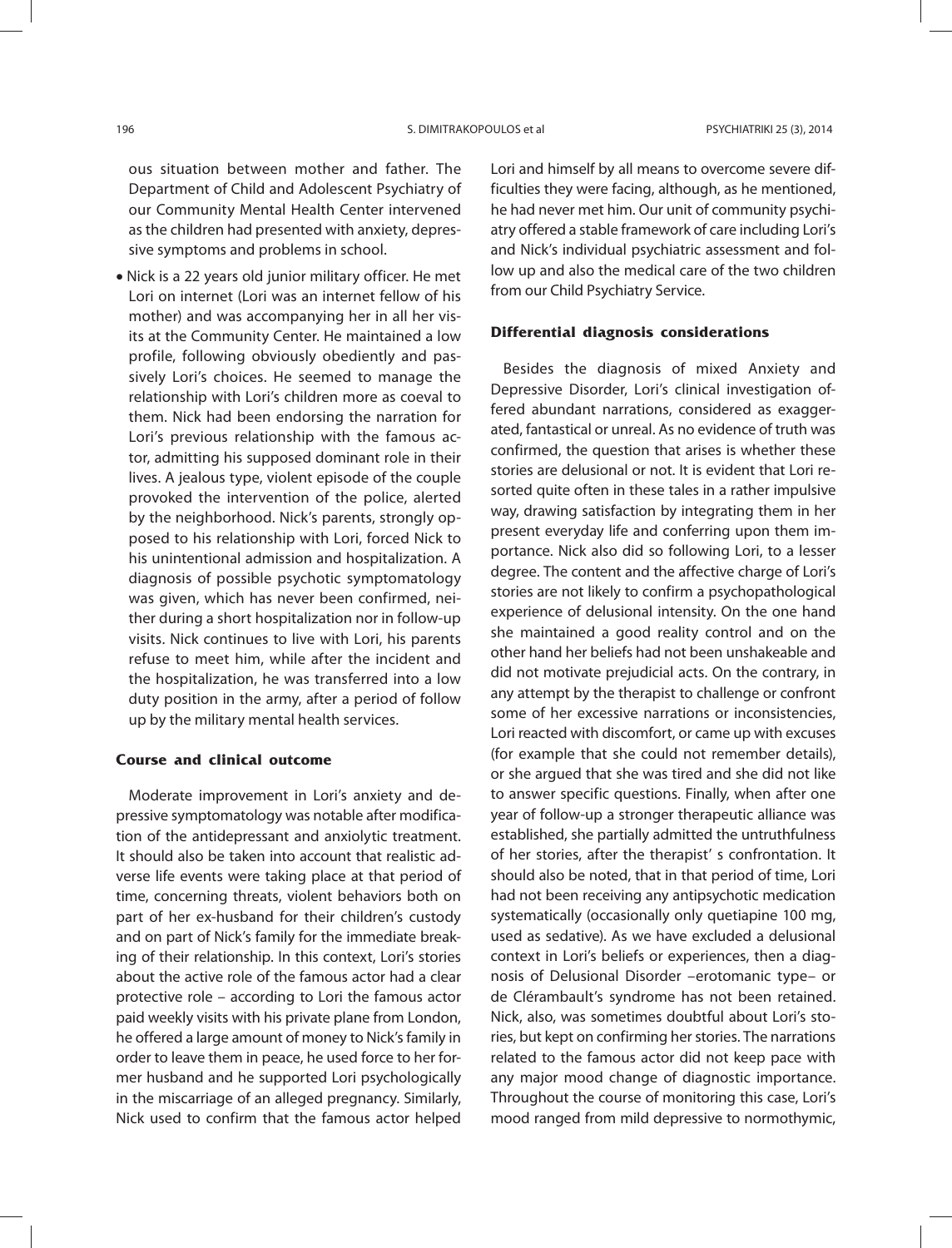while Nick was constantly normothymic. Despite the clear protective role attributed to the imaginary famous partner in a particularly troubled period of Lori's life and the common reference to him in the initial phase of the relationship with Nick, Malingering and Factitious Disorder were excluded as possible diagnosis, as we have not identified a clear external benefit in order to undertake the patient's role. Any disorder due to Substance Abuse or Organic Disease was also excluded. Similarly, intact reality control and cognitive functioning ruled out possible Dissociative Disorder. Finally, a Personality Disorder diagnosis –especially of cluster B– may be strongly supported and discussed, as Lori was characterized by attention seeking, need for admiration, subjective sense of being important, excessive or dramatic emotional expression, minor mood swings, manipulative and dependent behavior. A follow-up of more than sixteen months confirmed this clinical impression, but her ex-husband's unwillingness to cooperate did not permit a reliable evaluation of anterior personality traits.

Moreover, her stories were disproportionally excessive, probably serving more an inner psychological requirement and less a clear need of impressing or handling situations. The MMPI examination was normal and scored high only for falsehood. Nick was constantly following Lori's decisions as, in the past, he followed those of his parents. Clinical observation highlighted on him passivity and dependent personality traits, not confirmed by psychometric tools, due to lack of cooperation, while sporadic monitoring for one year did not reveal any clear or major psychopathological manifestation.

#### **Discussion**

We believe that the clinical case described above is a case of shared pseudology. Lori was the primary pseudologue, as after her father's death she had to replace him psychologically with an almighty presence. We assume that her fantasy stories appeared during a grief process, while attempting to escape from the bondage of the past, at a time when daily life conditions seemed intolerable. In this context, her fantasy daydreams on the relationship with the renowned actor acquired a role of true experience, relieving her from reality pressure. Since Lori and Nick got together, they had to balance in a conflictual world, facing fierce criticism, constant pressure for separation, even threats for their lives as well as internal questioning by themselves for their choices and roles towards their family and the community. Under these circumstances, Nick adopted Lori's protective but untrue stories. They both kept on telling lies in a pathological way, without any remarkable evidence of conscious, utilitarian pseudology, on the powerful influence of the famous actor in their lives, meeting their common psychological needs for security, protection and satisfaction.

As far as treatment options are concerned, from the few literature data concerning mainly Factitious Disorder, there is no evidence that confrontation to truth is superior compared to non-confrontation, nor psychotherapy compared to non psychotherapy.<sup>21</sup> In shared psychosis besides pharmaceutical intervention, the separation of induced mentally ill is recommended and usually takes place through hospitalization.<sup>22</sup> Psychotherapy, mainly a systemic approach with mild confrontation techniques in a well established therapeutic relationship, as well as a supportive framework, have been quiet helpful in cases of pseudologia fantastica.<sup>1,23</sup> Our Community Center provided multiple care, both individual and family approach and assured the continuum of care, given that these patients are difficult to engage in a long-term treatment process. This supporting, caring and monitoring context helped gradually Lori in order to set aside her fantasy stories, admit, at least indirectly, the excessiveness and falseness of her narrations and try a realistic re-approach of daily life. A regular follow-up offered by a child psychiatrist and the social worker to the children, the cooperation with the school and the threat of a possible prosecution intervention for neglecting parents, permitted to continue a relatively good schedule of care for the children, with alternation of the primary caregiver's role between Lori and her former husband, while Nick kept a rather passive role.

#### **Conclusion**

The phenomenon of shared pseudology is not sufficiently understood both in terms of phenomenological analysis and pathophysiology. Pseudology may be considered as a symptom, as it contends with logical judgment, while the patient moves between reality, fantasy and daydream. It remains an open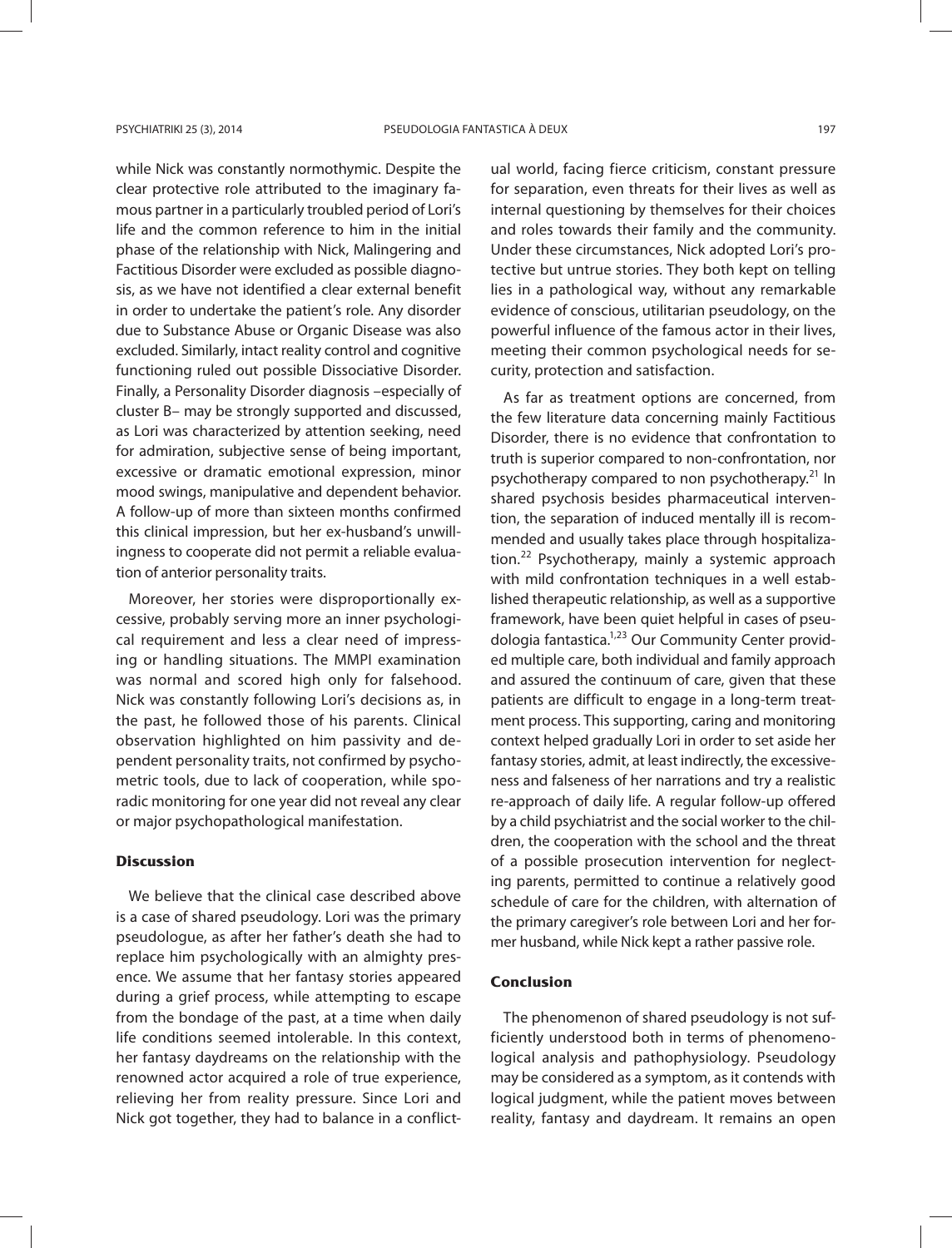question whether it can be a distinct clinical entity and the same can be argued on shared pseudology, which condenses the potential psychopathological severity of pathological lying individually or in group. The manifestation of induced psychopathology has been described by some authors through the term of mental infection, including shared pseudology, shared psychosis and mass hysteria. International literature has reported the role of psychodynamic factors in shared pseudology, while little is known on neurobiological factors involved in it. Community based strategies, offering a spectrum of possibilities of care, may be useful in a further development of the research, both on the most effective therapeutic options and also on the long term evolution of this ambiguous clinical entity.

## **Δυαδική φανταστική ψευδολογία: Ανασκόπηση και μελέτη κλινικής περίπτωσης**

### **Σ. Δημητρακόπουλος, Ε. Σακαδάκη, Δ. Πλουμπίδης**

Κοινοτικό Κέντρο Ψυχικής Υγιεινής Βύρωνα-Καισαριανής, Α΄ Ψυχιατρική Κλινική, Εθνικό και Καποδιστριακό Πανεπιστήμιο Αθηνών, Αθήνα

Ψυχιατρική 2014, 25:192–199

Ενώ το ψέμα αποτελεί διαχρονικά αναπόσπαστο τμήμα της ανθρώπινης αλληλεπίδρασης, η φανταστική ψευδολογία συνιστά την ψυχοπαθολογική του διάσταση. Υπάρχουν σχετικά ολιγάριθμες αναφορές και αντιφατικές απόψεις όσον αφορά τους ψυχολογικούς μηχανισμούς γύρω από το ψέμα και αμφιλεγόμενα συμπεράσματα για το πότε αυτό αποκτά ψυχοπαθολογική βαρύτητα. Στην παρούσα μελέτη γίνεται βιβλιογραφική ανασκόπηση στην τεκμηρίωση της παθολογικής ψευδολογίας, αλλά και της επακτής/δυαδικής ψυχοπαθολογίας με συγγενή χαρακτηριστικά. Παράλληλα εξετάζεται η δυαδική ψύχωση, η οποία θέτει συχνά διαφοροδιαγνωστικό πρόβλημα, αλλά γίνεται αναφορά και σε φαινόμενα ομαδικής υστερίας. Τα ψυχοπαθολογικά χαρακτηριστικά είναι μάλλον αντιφατικά, όταν εξετάζουμε το παθολογικό ψέμα ως συνειδητή ή μη συνειδητή πράξη. Το DSM IV-TR αναγνωρίζει τη φανταστική ψευδολογία –με τον όρο της «προσποίησης»– και αναφέρεται ως ένα από τα κριτήρια της Ακατανόητα Προσποιητής Διαταραχής (Factitious Disorder). Εξετάζονται τα διαγνωστικά κριτήρια σχετικά με το ψέμα, την εξαπάτηση, την παθολογική ψευδολογία και τις επακτές/ δυαδικές τους μορφές. Οι περιπτώσεις δυαδικής ψευδολογίας είναι σπάνιες στη βιβλιογραφία και η κατανόησή τους παρουσιάζει σημαντικά κενά. Παραμένει αμφιλεγόμενο το αν το παθολογικό ψέμα αποτελεί μια αυτόνομη κλινική οντότητα και τονίζεται η ανάγκη για περαιτέρω φαινομενολογική και νευροβιο λογική έρευνα. Παρατίθεται κλινική περίπτωση δυαδικής ή επακτής ψευδολογίας, επί ζεύγους χρηστών της μονάδας. Το περιστατικό τεκμηριώνεται κλινικά και βιβλιογραφικά, όπως και η διαφορική του διάγνωση από τη δυαδική ψύχωση, και τίθεται το ερώτημα της συνύπαρξης, σε δεύτερο άξονα, διαταραχής προσωπικότητας, η οποία επίσης τεκμηριώνεται. Περιγράφεται η αντιμετώπιση των δύο ασθενών σε πλαίσιο κοινοτικής ψυχιατρικής, για ένα περίπου έτος, με ατομικές και οικογενειακές παρεμβάσεις, από την υπηρεσία των ενηλίκων και την παιδοψυχιατρική, που αφορούν την ψυχοπαθολογική δυάδα, αλλά και τον πρώην σύζυγο και τα παιδιά της γυναίκας ασθενούς, που παρουσιάζουν σειρά από προβλήματα. Επιτεύχθηκε η ύφεση των ψυχοπαθολογικών φαινομένων, αλλά και η διαχείριση δύσκολων οικογενειακών καταστάσεων που αφορούν τα ανήλικα παιδιά. Η μακροχρόνια παρακολούθηση θα επιτρέψει και την επαλήθευση των διαγνωστικών μας υποθέσεων.

**Λέξεις ευρετηρίου**: Φανταστική ψευδολογία, επακτή ψευδολογία, δυαδική ψύχωση, ψυχική μόλυνση, διαταραχή προσωπικότητας, κοινοτική ψυχιατρική.